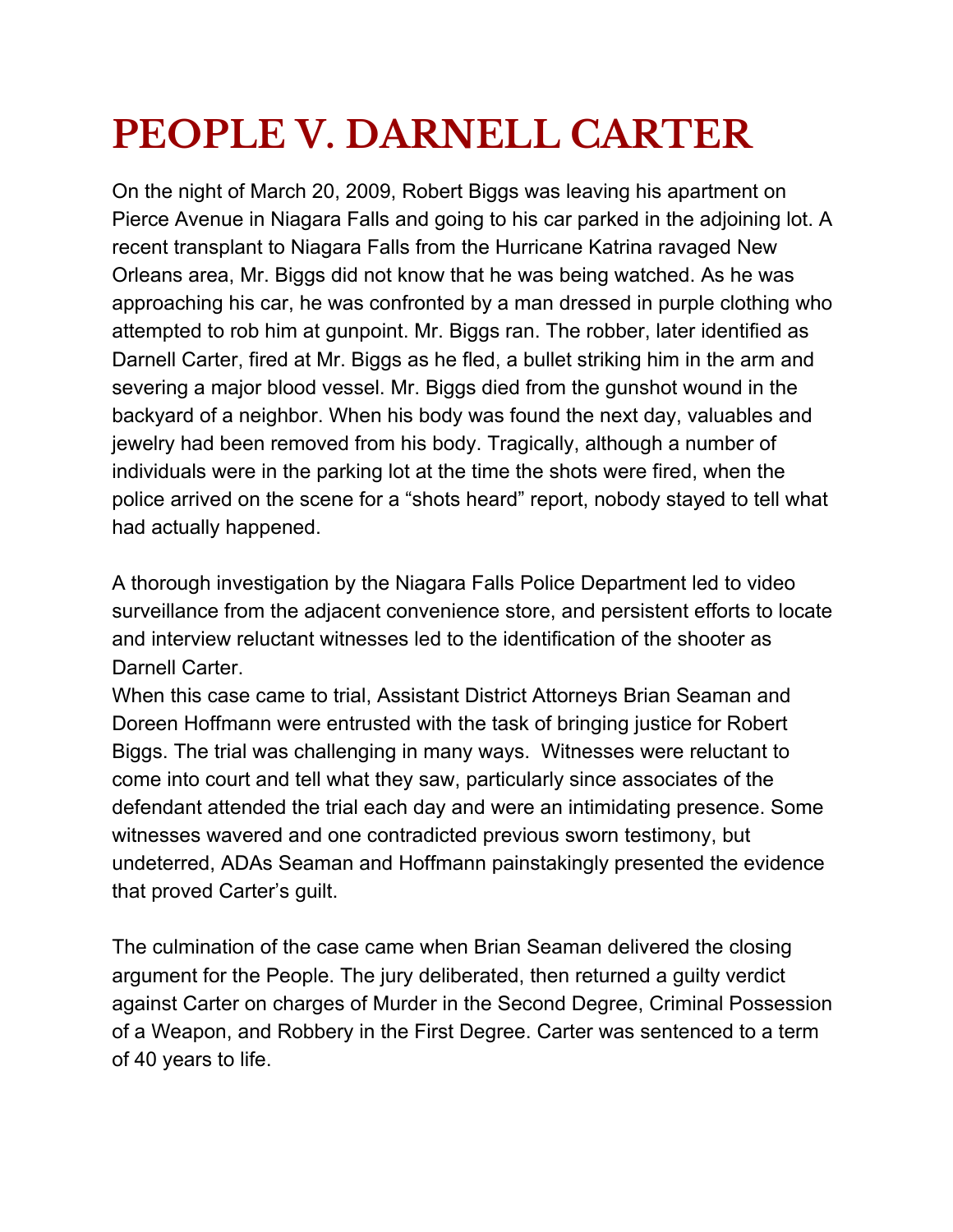# **PEOPLE V. ADAM HAMILTON**

Every day the men and women of Niagara County's police forces put their lives on the line to protect us. This reality came into sharp focus the night of February 7, 2009. On that night, a man by the name of Adam Hamilton set out to confront his estranged girlfriend in Niagara Falls armed with multiple loaded weapons.

After secreting himself in the trunk of his ex-girlfriend's car, Hamilton suddenly appeared as she was walking toward her residence. Hamilton shot his ex-girlfriend multiple times at close range with a small caliber rifle, and then as she ran toward the house, he shot her multiple additional times with a shotgun. As she lay on the porch of the house, Hamilton approached her. Meanwhile, members of the Niagara Falls Police department were speeding to the scene responding to neighbors' 911 calls. When the first officer arrived on the scene Hamilton turned the shotgun on him and fired into his chest. As the wounded officer attempted to crawl away, more officers arrived and exchanged fire with Hamilton. A second officer was shot in the face and head with a shotgun blast. Hamilton himself was eventually struck by a bullet and was subdued. Miraculously, nobody died that night.

As this extremely important criminal case neared trial, Assistant District Attorney Brian Seaman was asked to handle the prosecution along with ADA Robert Zucco. Brian considers it one of the highest honors of his career that he was selected for this particular duty. It was an emotionally-packed trial as the three individuals who were shot by Hamilton, two of which would have died had it not been for immediate life-saving medical care, took the stand in turn to testify. Hamilton himself took the stand in an attempt to explain his conduct that night as a combination of accident and self-defense. In a cross-examination, which the Niagara Gazette characterized as "withering", Seaman dismantled Hamilton's claims one by one. The jury had little difficulty reaching a guilty verdict on two counts of Attempted Murder in the First Degree and one count of Attempted Murder in the Second Degree. Hamilton is currently serving a sentence of 75 years to life.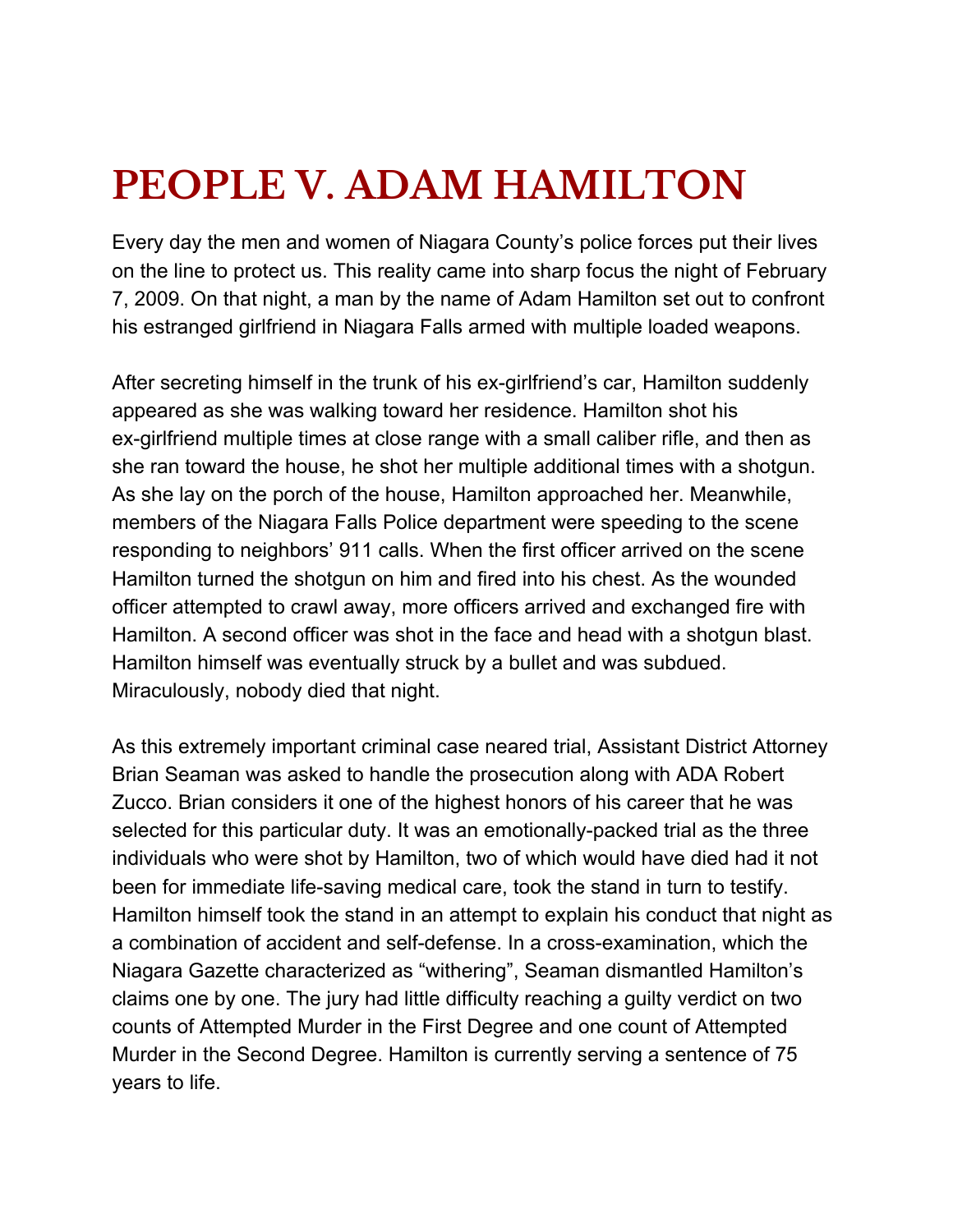### **PEOPLE V. PRISCILLA GUMPTON ET. AL.**

What started out as a routine shoplifting incident at the Lockport Walmart ended with the takedown of a prolific shoplifting ring based out of Rochester. When the Niagara County Sheriff's Department was called to a shoplifting incident at the Lockport Walmart, they discovered thousands of dollars worth of DVDs and video games in the perpetrators' vehicle. Three arrests were made that day for relatively minor charges based on the initial shoplifting incident.

Investigators were called in and were able to trace some of the merchandise in the vehicle to other retail establishments in Niagara and Orleans Counties. Criminal histories were run and it was found that the apparent ringleader, one Priscilla Gumpton, had an extensive record. Literally dozens of arrests and convictions appeared under several aliases for larcenies and other crimes. Most of these previous arrests were plead down to low level misdemeanors and non-criminal dispositions resulting in short jail terms before Gumpton was back out committing the same crimes.

The Investigators brought what they had to Brian Seaman at the District Attorney's Office. When Brian looked at Gumpton's criminal history he thought, "She's not getting off with a 90-day sentence this time." After a number of separate larcenies were identified in Niagara County, Seaman presented the whole matter to the Grand Jury and obtained a multi-count indictment against Gumpton and her co-defendants, charging several counts of Grand Larceny and Criminal Possession of Stolen Property. Seaman held a hard line through pre-trial proceedings, and on the eve of trial Gumpton plead guilty to each and every count in the indictment. The end result was convictions of 4 members of the crime ring, 3 of which were sentenced to State Prison, including a lengthy sentence of 7 ½ to 15 years for Gumpton.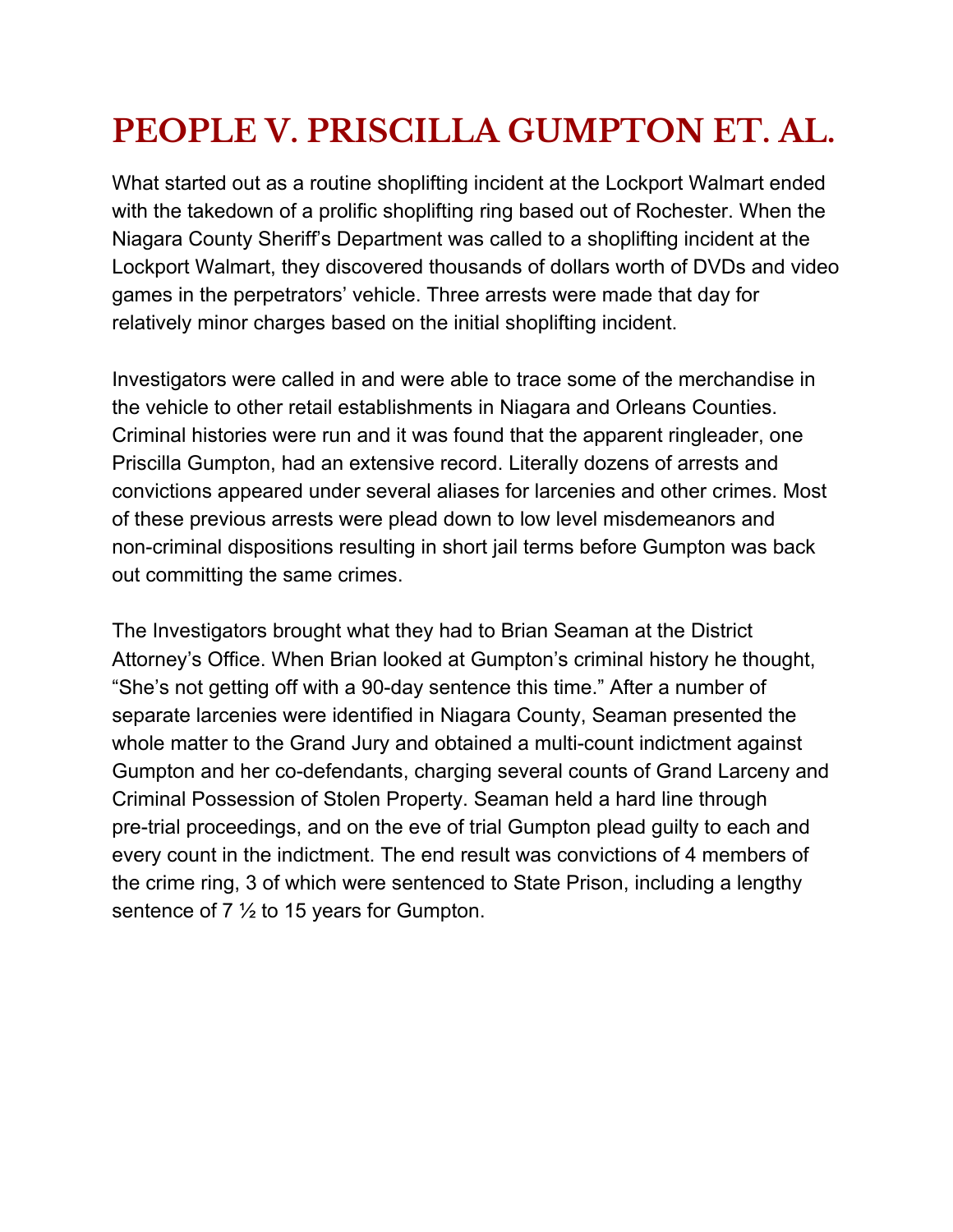### **PEOPLE V. MATTHEW DAVIS**

When the family of Antoine Bradberry were unable to contact him, his father went to Antoine's apartment building and, with the assistance of the building maintenance man, got into his apartment. No father should have to experience what Mr. Bradberry did upon entering. He found his son dead on the floor, and the blood all around indicated that there was a violent struggle. The Niagara Falls Police Department sprung into action and secured video surveillance footage of two females entering the apartment building with Antoine, then one of them leaving Antoine's apartment to let a masked man into the building. The two female suspects were quickly identified and apprehended. It was determined that the two women had conspired with the masked man, identified as Matthew Davis, to rob Bradberry. When Bradberry resisted, a prolonged violent struggle ensued that resulted in Bradberry's death. Before Davis could be apprehended, he fled the state.

Assistant District Attorneys Brian Seaman and Doreen Hoffmann handled the case for the DA's office from the outset. The two women accepted serious felony pleas with agreements to cooperate in the prosecution of Davis. After presentation to the Grand Jury, an indictment was obtained against Davis. Davis went into deep hiding in West Virginia, drastically changing his appearance and assuming a new name. Seaman worked hand-in-hand with a task force charged with apprehending individuals evading violent felony warrants, and after many months Davis was found, apprehended, and returned to Niagara County for trial. A second round of tragedy hit the Bradberry family during the pre-trial proceedings. Mr. Bradberry, Antoine's father, passed away from a heart attack on the morning of one of the pre-trial proceedings. Each court appearance had been particularly hard on Mr. Bradberry, a Vietnam Veteran, as they caused him to revisit the experience of finding his son in a manner he described to Seaman as "like a flashback."

The trial itself contained many practical and legal challenges. Since Davis had been a fugitive for so long, both women had since been sentenced to State prison, making them challenging witnesses. One refused to testify. A legal issue that had to be overcome was the fact that the medical examiner ruled that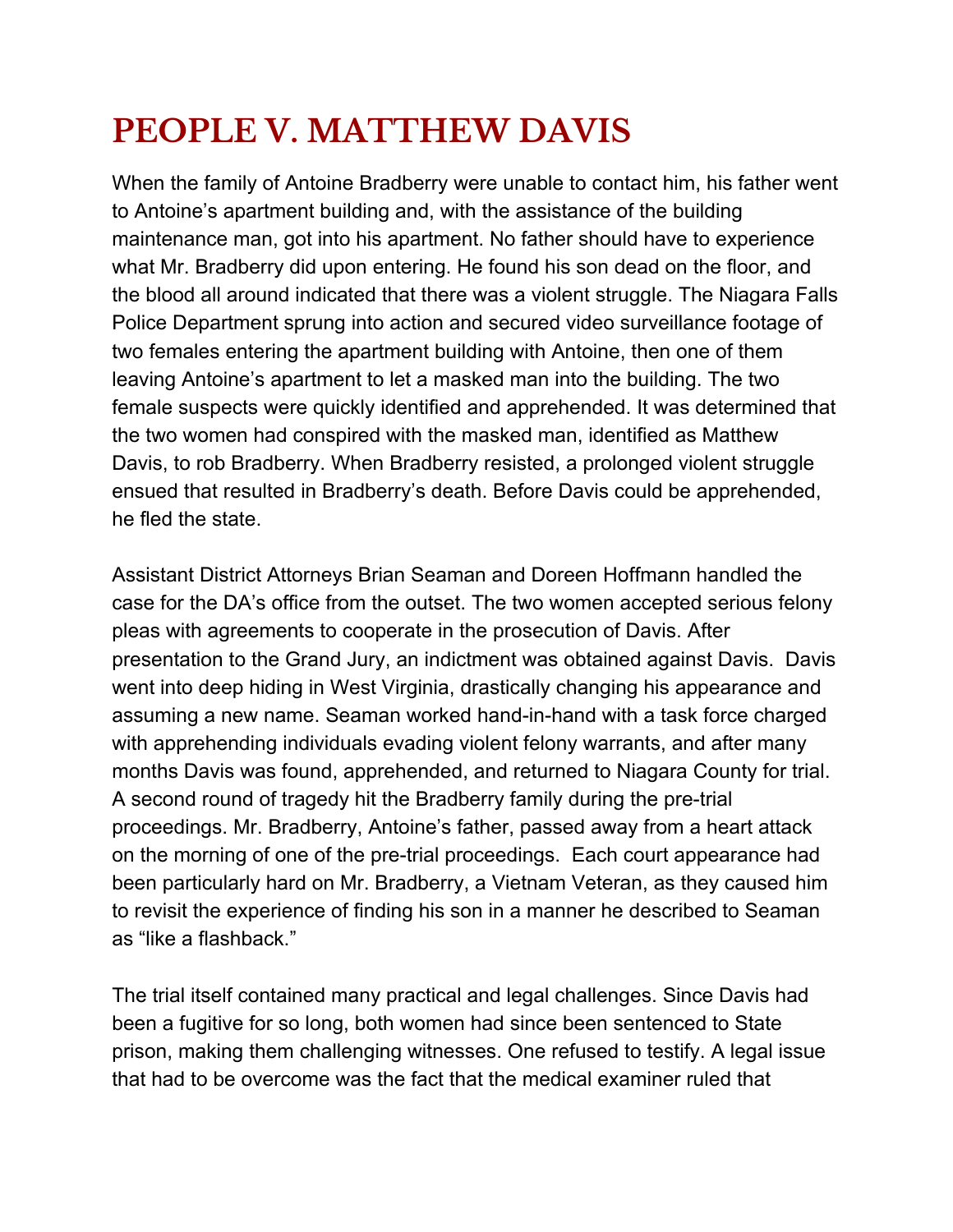Antoine had died of a heart-related issue and ruled the cause of death "undetermined." The prosecutors had to convince the jury that although heart failure may have been the medical reason for his death, the violent attack at the hands of Davis was, as far as the law is concerned, the cause of death. Brian Seaman delivered the closing argument for the People. He meticulously walked the jury through the video surveillance and cell phone evidence, and convinced the jury that Matthew Davis was the masked man that had burglarized and robbed Antoine Bradberry. Seaman's arguments also convinced the jury that Davis' criminal conduct in robbing and attacking him met the legal standard and was the cause of Antoine Bradberry's death. The jury convicted Davis on all counts and he is currently serving a sentence of 25 years to life.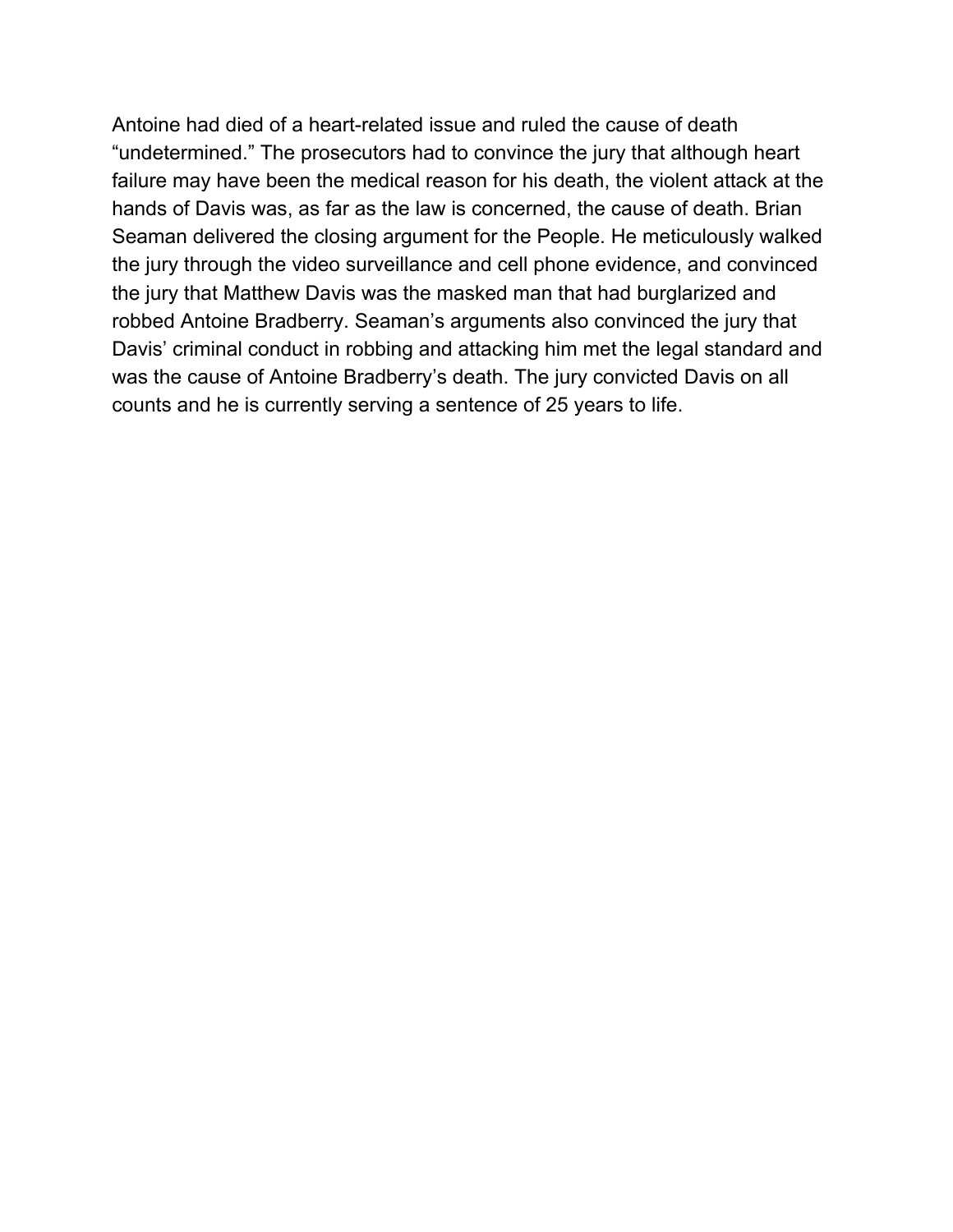#### **PEOPLE V. CHARLOTTE DENNY AND CANDACE BRADLEY**

While at the DA's office, Brian Seaman prosecuted a large number of cases involving financial crimes, including financial exploitation of the elderly. Sadly, the case of Charlotte Denny and Candace Bradley is a typical case, although the amount of money involved was extraordinary. Both defendants were relatives of a Niagara County widow who had no children. This elderly woman and her spouse had worked in blue collar jobs their entire lives, and as was common among their generation, had saved most of what they earned through the years. They lived simply, each bought a savings bond with every paycheck, and put much of the rest of their earnings in CDs. Unfortunately as her health began to fail, this elderly woman sought the assistance of family members who thereby learned of the savings their elderly aunt had amassed. In short order, the two defendants completely emptied the accounts of their rich aunt. By the time Adult Protective Services was called in by concerned individuals, their aunt was still living at home, but was in danger of not having enough money to stay there. This case was investigated by the Niagara County Sheriff's Office and Assistant District Attorneys Brian Seaman and Heather DeCastro. In a case like this, the prosecutor takes a big role in the investigation, subpoenaing bank records, analyzing financial records, and following the money trail. By the time all the records were obtained in this case, it was learned that the two defendants had stolen over \$1 million from their aunt. Brian and ADA DeCastro presented this case to the Grand Jury and obtained an indictment against Denny and Bradley charging Grand Larceny in the First Degree, as well as other crimes. The end result was a guilty plea to felony Grand Larceny by each defendant, and the return of what remained of the victim's money. This allowed her to afford the in-home medical care she needed so she could remain in her home for her final years.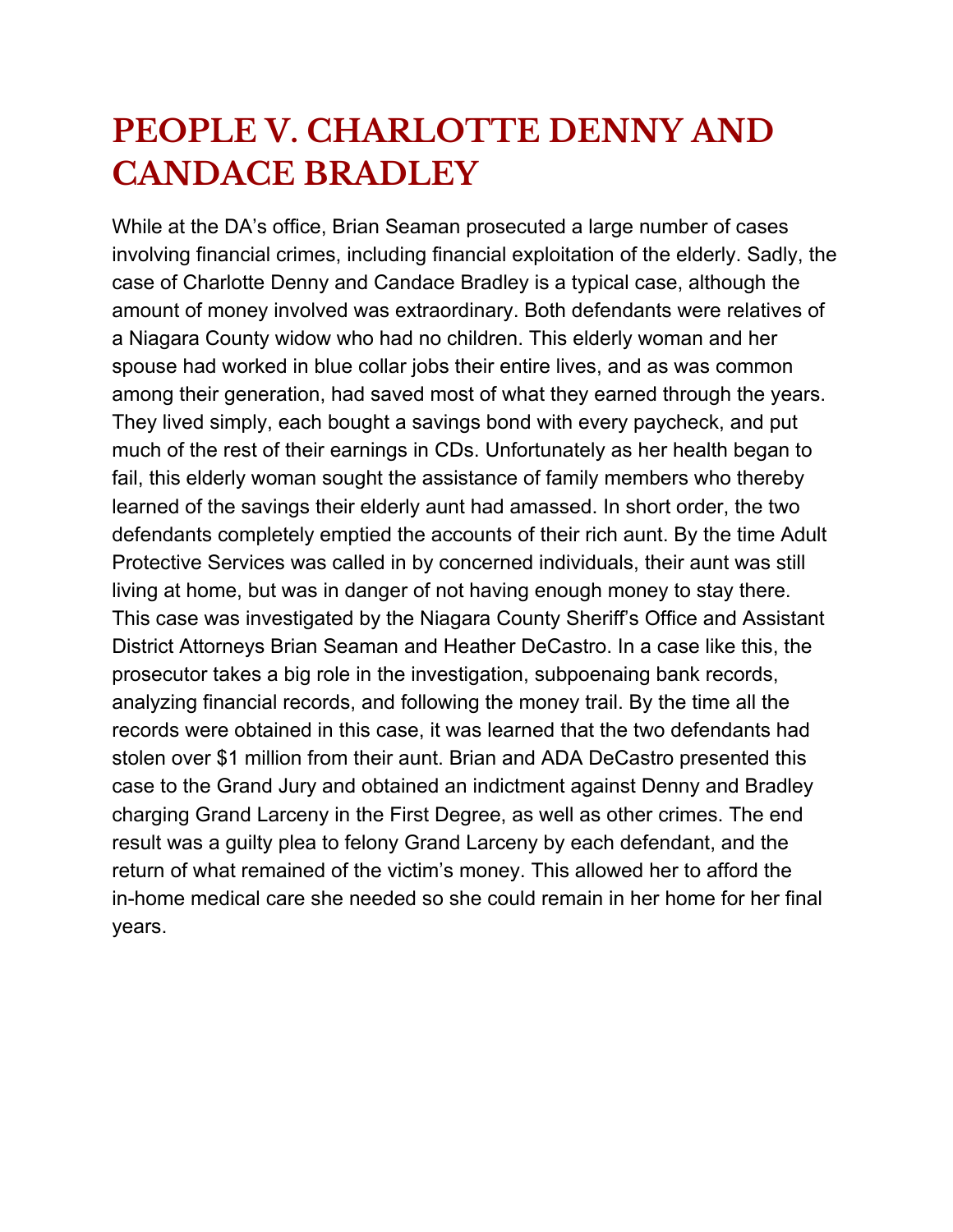### **PEOPLE V. RAKEEM GOLSON & ANTONIO CLARK**

This was the case of a violent home invasion that occurred in the city of Lockport. Some young people had rented an apartment on Locust Street in Lockport. Unfortunately, a friend of those young people and frequent guest at the apartment had a reputation for being in possession of drugs and money, and caught the attention of the defendants in this case. One night, three men with their faces covered forced their way into the apartment, displayed a gun, and started going through the apartment looking for drugs and money to steal. One of the residents of the apartment, a young woman, was pistol whipped, opening a nasty gash on her head, and then forced into a bathtub while the Intruders rifled through her belongings. The three men found some items to steal and left. Officers and detectives from the Lockport Police Department arrived on the scene and an investigation ensued. The police were able to track down a woman who had been present during the planning of this violent burglary, and had also assisted in the crime. Two of the three assailants were identified as Rakeem Golson and Antonio Clark, and were charged with various crimes including Burglary in the First Degree and Robbery in the First Degree.

As this case neared trial, Assistant District Attorneys Brian Seaman and Peter Wydysh were assigned the case. The prosecution presented substantial practical difficulties. The young girl who had been assaulted in the apartment was not able to identify the perpetrators. The prosecutors had to rely on the female accomplice and the guest at the apartment, both of whom had substantial criminal records, for the identifications. Juries are often reluctant to trust witnesses who are themselves involved in criminal behavior, and additionally one of the defendants had substantially changed his appearance by the time of the trial, further complicating things.

Despite these issues, Brian was able to convincingly argue in his closing statement that the prosecution's witnesses, although not admirable, were credible. Brian argued that the witnesses' accounts of what happened that night were corroborated by each other's testimony, as well as by the rest of the evidence. The jury agreed,